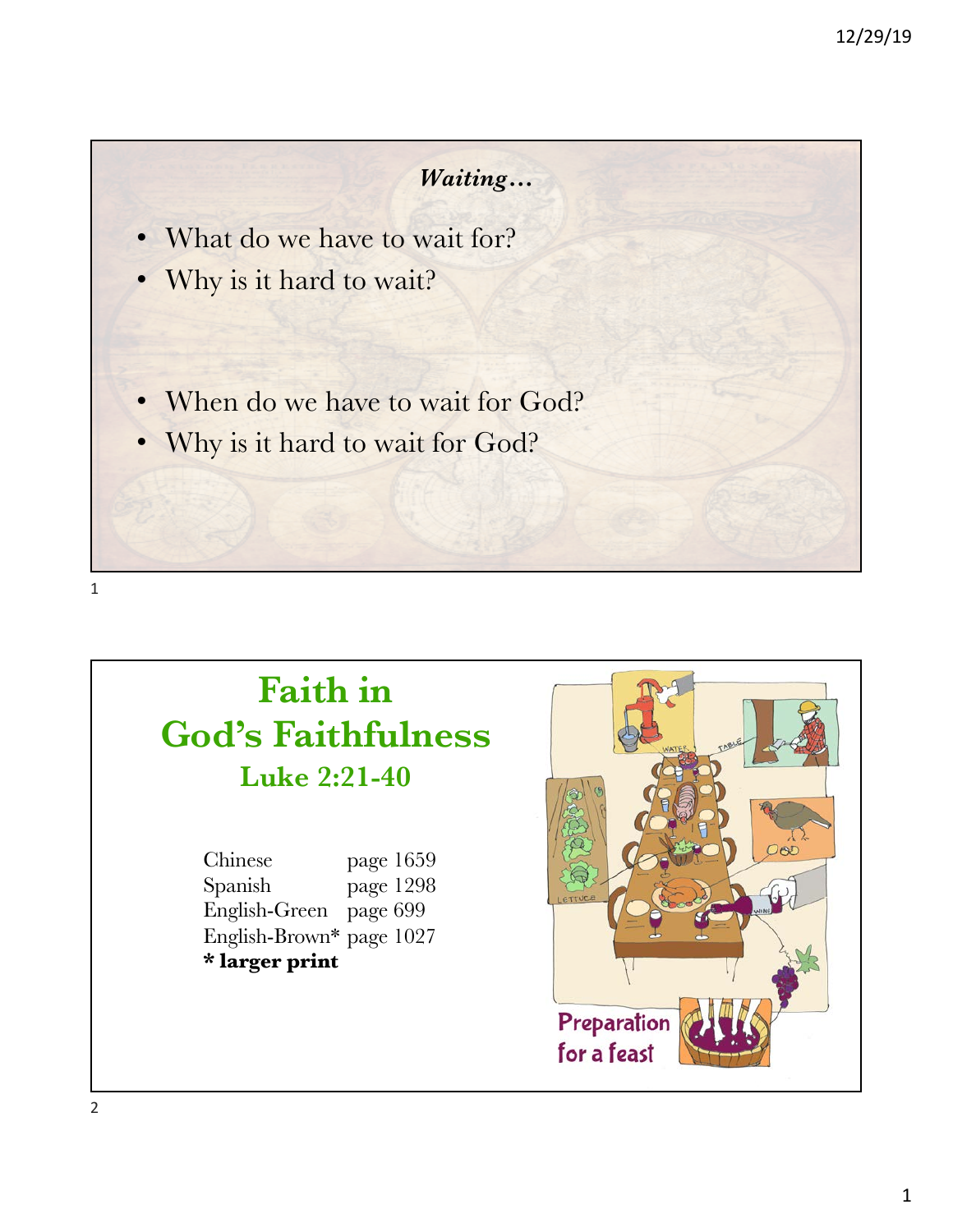

• Luke has told the stories surrounding Jesus' birth:

- The angel told **Zechariah** he would have a son named **John** who would prepare people for **Jesus**
- The angel told **Mary** should would give birth to the Son of God and name Him **Jesus**
- **John** was born, and **Zechariah** prophesied about **Jesus**
- **Jesus** was born, and the angels and shepherds celebrated!

| Luke 2:21-40                                     |                                                                                                                      |
|--------------------------------------------------|----------------------------------------------------------------------------------------------------------------------|
| $21:8$ days: Circumcision and naming of Jesus    |                                                                                                                      |
| 22-24: • They obeyed the command through Abraham |                                                                                                                      |
| • 2100 years before<br>$ 25 - 33:$               |                                                                                                                      |
| 34-35: • They obeyed the words of the angel      |                                                                                                                      |
| • 9 months before<br>$ 36-38:$                   |                                                                                                                      |
| $ 39-40:$                                        |                                                                                                                      |
|                                                  |                                                                                                                      |
|                                                  |                                                                                                                      |
|                                                  | Chinese<br>page 1659<br>page 1298<br>Spanish<br>English-Green page 699<br>English-Brown* page 1027<br>* larger print |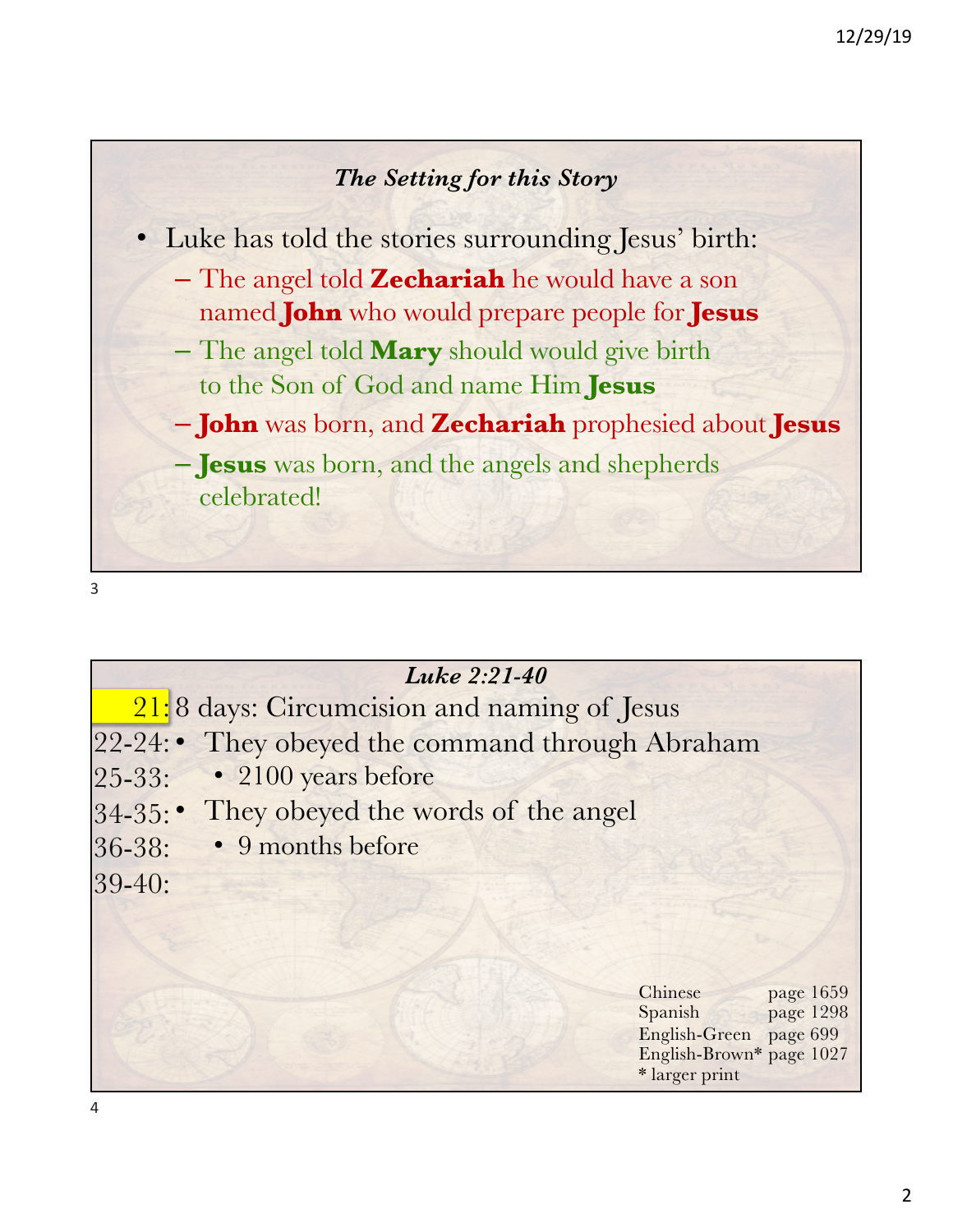#### *Luke 2:21-40*

21: 8 days: Circumcision and naming of Jesus

22-24: 40 days: Purification of Mary and consecration of Jesus

- 25-33: Obedience to the Law of Moses brought them
- 34-35: to the temple that very day (1400 years before)
- 36-38: They set Jesus apart to God
- 39-40: for God's purposes and plans
	- Firstborn had highest honor, so to dedicate the firstborn to the Lord was to give God your best
	- Even in their poverty

| Luke 2:21-40                                                         |
|----------------------------------------------------------------------|
| 21:8 days: Circumcision and naming of Jesus                          |
| 22-24:40 days: Purification of Mary and consecration of Jesus        |
| $\sqrt{25-33}$ : Simeon prophesied about Jesus, guided by the Spirit |
| 34-35: • "Waiting"=expectant hope for the coming Savior              |
| • Simeon followed the Law of Moses: 1400 years<br>$ 36 - 38:$        |
| • Put His hope in the words of the prophets: centuries<br>$ 39-40:$  |
| • Hoped in the promise of the Spirit: decades(?)                     |
| • Followed the prompting of the Spirit: that day                     |
| • First statement of the Savior being for all nations                |
| • Joseph and Mary marveled at his words                              |
| • God was working through others as well                             |
| • For a plan that was far bigger than they knew                      |
|                                                                      |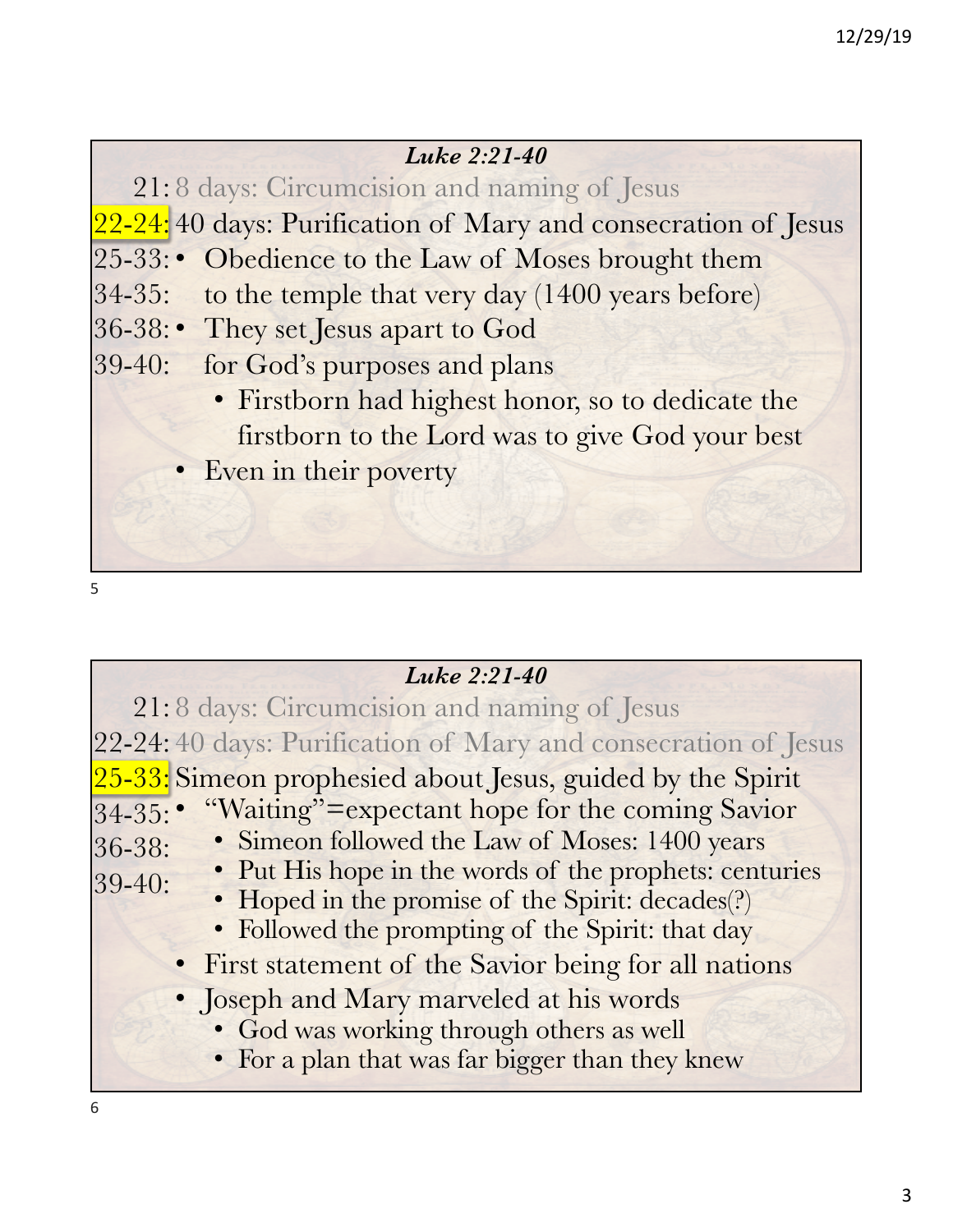#### *Luke 2:21-40*

21: 8 days: Circumcision and naming of Jesus 22-24: 40 days: Purification of Mary and consecration of Jesus 25-33: Simeon prophesied about Jesus, guided by the Spirit 34-35: Simeon warned about the challenges ahead 36-38: • "Blessing" also included prophecy: a hard future 39-40: • Many will oppose Jesus and be lost • Response to Jesus reveals heart's attitude toward God • Many oppose God Mary will also suffer

- Perhaps in watching her Son Jesus die
- 7

### *Luke 2:21-40*

21: 8 days: Circumcision and naming of Jesus 22-24: 40 days: Purification of Mary and consecration of Jesus 25-33: Simeon prophesied about Jesus, guided by the Spirit 34-35: Simeon warned about the challenges ahead <mark>36-38:</mark> Anna prophesied about Jesus 39-40: • Emphasis: very long faithfulness in hope • She was trusting in God's plan • There was a community of people "waiting" • Anna was a leader of this community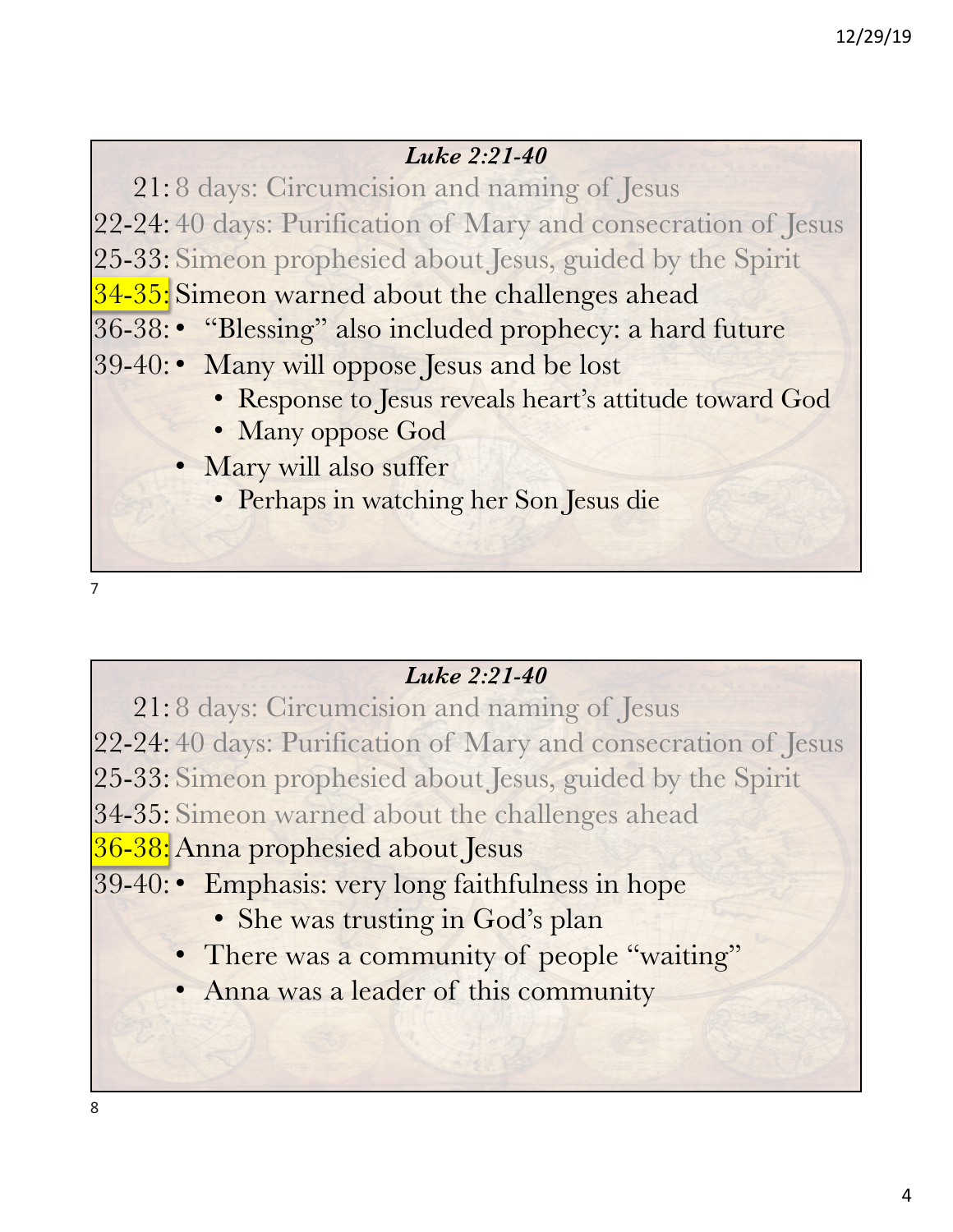#### *Luke 2:21-40*

21: 8 days: Circumcision and naming of Jesus 22-24: 40 days: Purification of Mary and consecration of Jesus 25-33: Simeon prophesied about Jesus, guided by the Spirit 34-35: Simeon warned about the challenges ahead 36-38: Anna prophesied about Jesus 39-40: Jesus grew over time

- The journey of quiet obedience continued
- Waiting for the days of His ministry

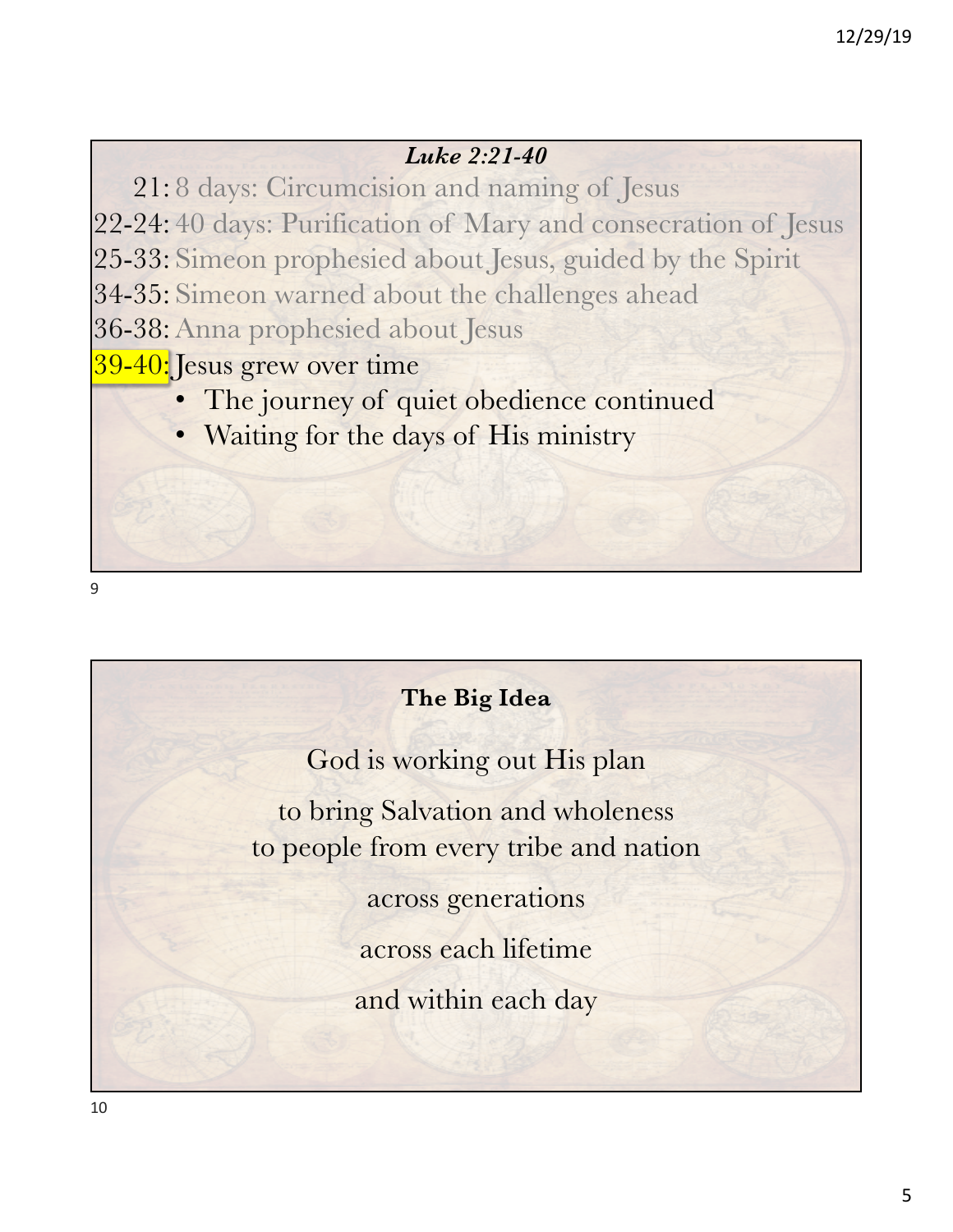## *Preparation for a Feast*

- Which parts take a long time to prepare? Or a short time?
- Which parts have a long road to be ready?

*The master host of the feast plans each part so it is all ready when the feast begins.*



11

"God has made everything **beautiful in its time**. He has also set eternity in the human heart; yet **no one can fathom** what God has done from beginning to end."

*Ecclesiastes 3:11*

- **Joseph & Mary** obeyed the ancient commands & the angel's words
- **Simeon and Anna** trusted the ancient promises
- **Simeon trusted** an old promise and a present prompt

**fathom = fully understand**

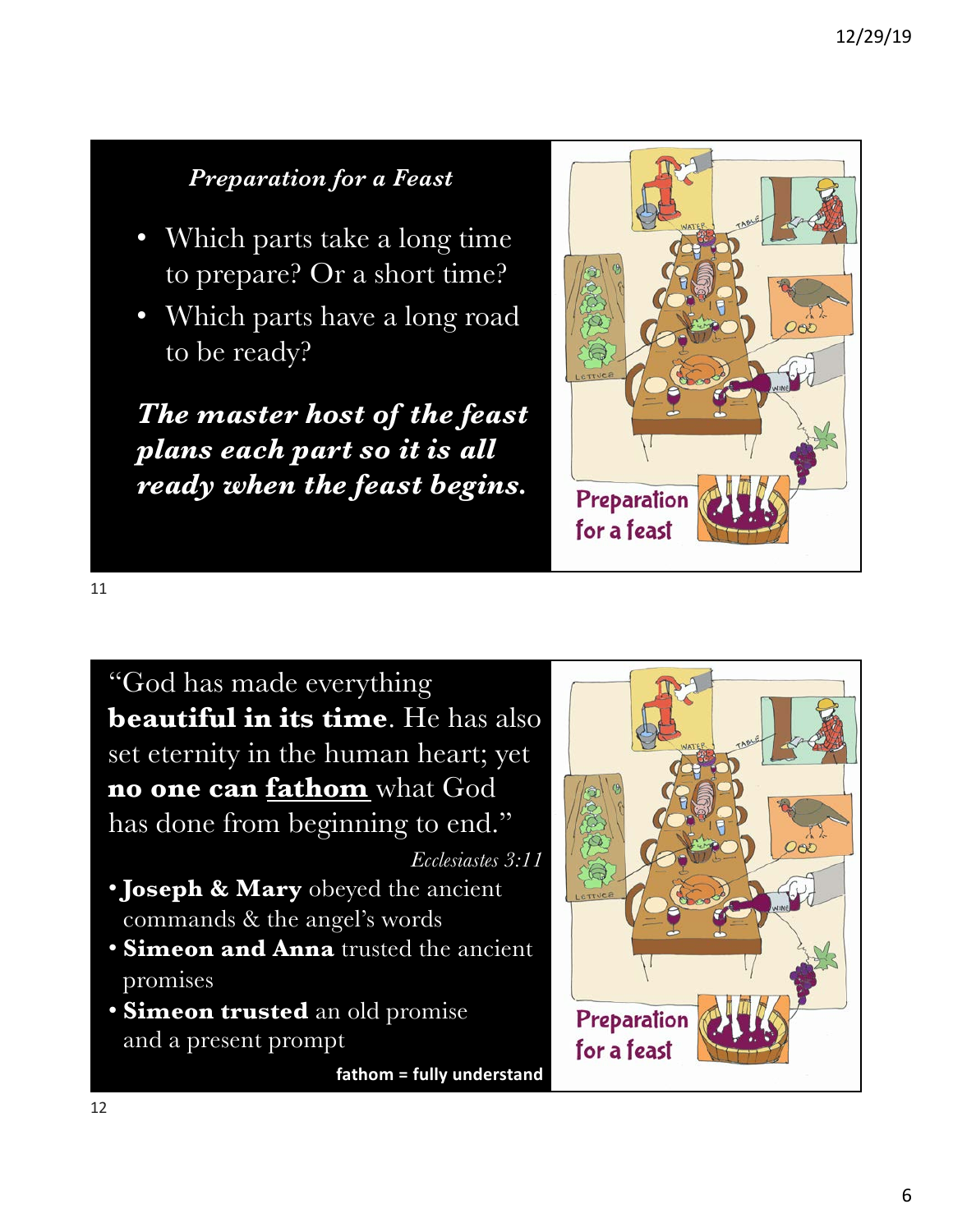

| When God<br>speaks           | Listening<br><b>Head</b> | <b>Trusting</b><br><b>Heart</b> | Obeying<br>Hands |
|------------------------------|--------------------------|---------------------------------|------------------|
| <b>From ancient</b><br>times |                          |                                 |                  |
| Generations<br>and decades   |                          |                                 |                  |
| Continuous                   |                          |                                 |                  |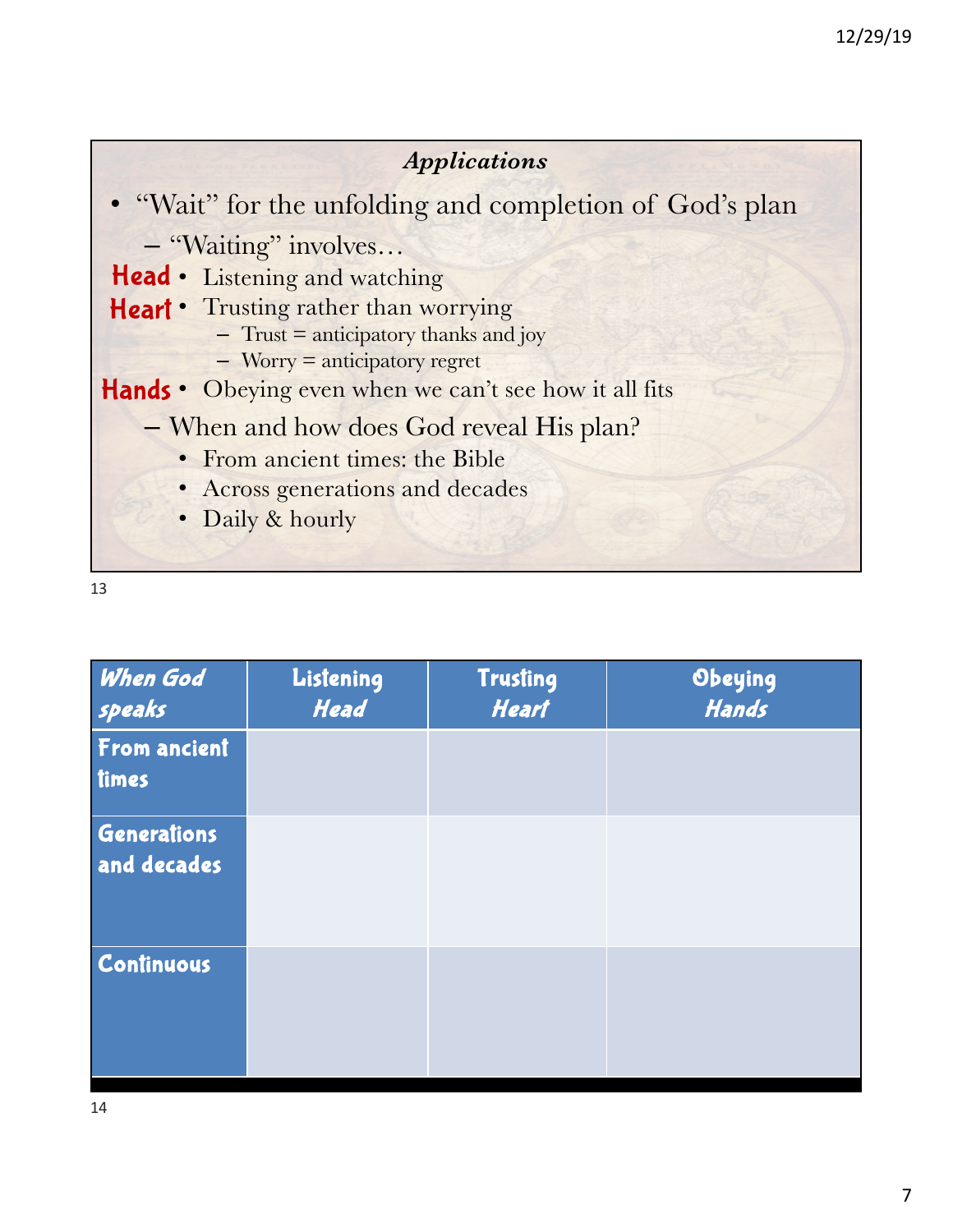| <b>When God</b><br>speaks         | Listening<br><b>Head</b> | <b>Trusting</b><br><b>Heart</b> | Obeying<br>Hands |
|-----------------------------------|--------------------------|---------------------------------|------------------|
| From ancient<br>times             | "Know" the Bible         |                                 |                  |
| <b>Generations</b><br>and decades |                          |                                 |                  |
| Continuous                        |                          |                                 |                  |

| <b>When God</b><br>speaks         | Listening<br><b>Head</b>                                             | <b>Trusting</b><br><b>Heart</b> | Obeying<br>Hands |
|-----------------------------------|----------------------------------------------------------------------|---------------------------------|------------------|
| From ancient<br>times             | "Know" the Bible                                                     |                                 |                  |
| <b>Generations</b><br>and decades | Learn from those<br>who are older<br>Remember what<br>God has taught |                                 |                  |
| <b>Continuous</b>                 |                                                                      |                                 |                  |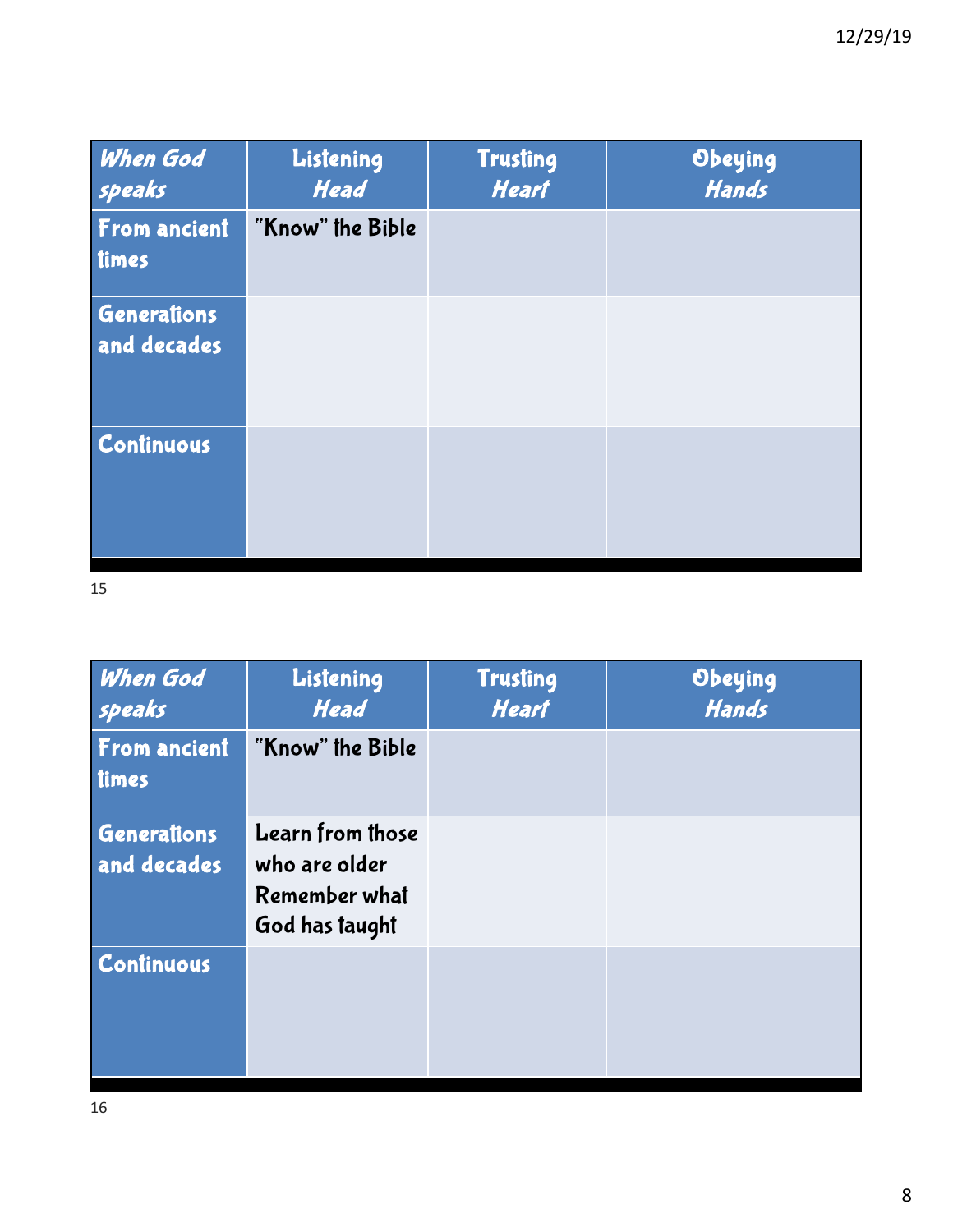| <b>When God</b><br>speaks         | Listening<br><b>Head</b>                                             | <b>Trusting</b><br><b>Heart</b> | Obeying<br>Hands |
|-----------------------------------|----------------------------------------------------------------------|---------------------------------|------------------|
| From ancient<br>times             | "Know" the Bible                                                     |                                 |                  |
| <b>Generations</b><br>and decades | Learn from those<br>who are older<br>Remember what<br>God has taught |                                 |                  |
| Continuous                        | Listen to God<br>through people,<br>circumstances,<br>and directly   |                                 |                  |

| When God<br>speaks           | Listening<br><b>Head</b>                                             | <b>Trusting</b><br><b>Heart</b>   | Obeying<br>Hands |
|------------------------------|----------------------------------------------------------------------|-----------------------------------|------------------|
| <b>From ancient</b><br>times | "Know" the Bible                                                     | "I will trust your<br>Word to us" |                  |
| Generations<br>and decades   | Learn from those<br>who are older<br>Remember what<br>God has taught |                                   |                  |
| <b>Continuous</b>            | Listen to God<br>through people,<br>circumstances,<br>and directly   |                                   |                  |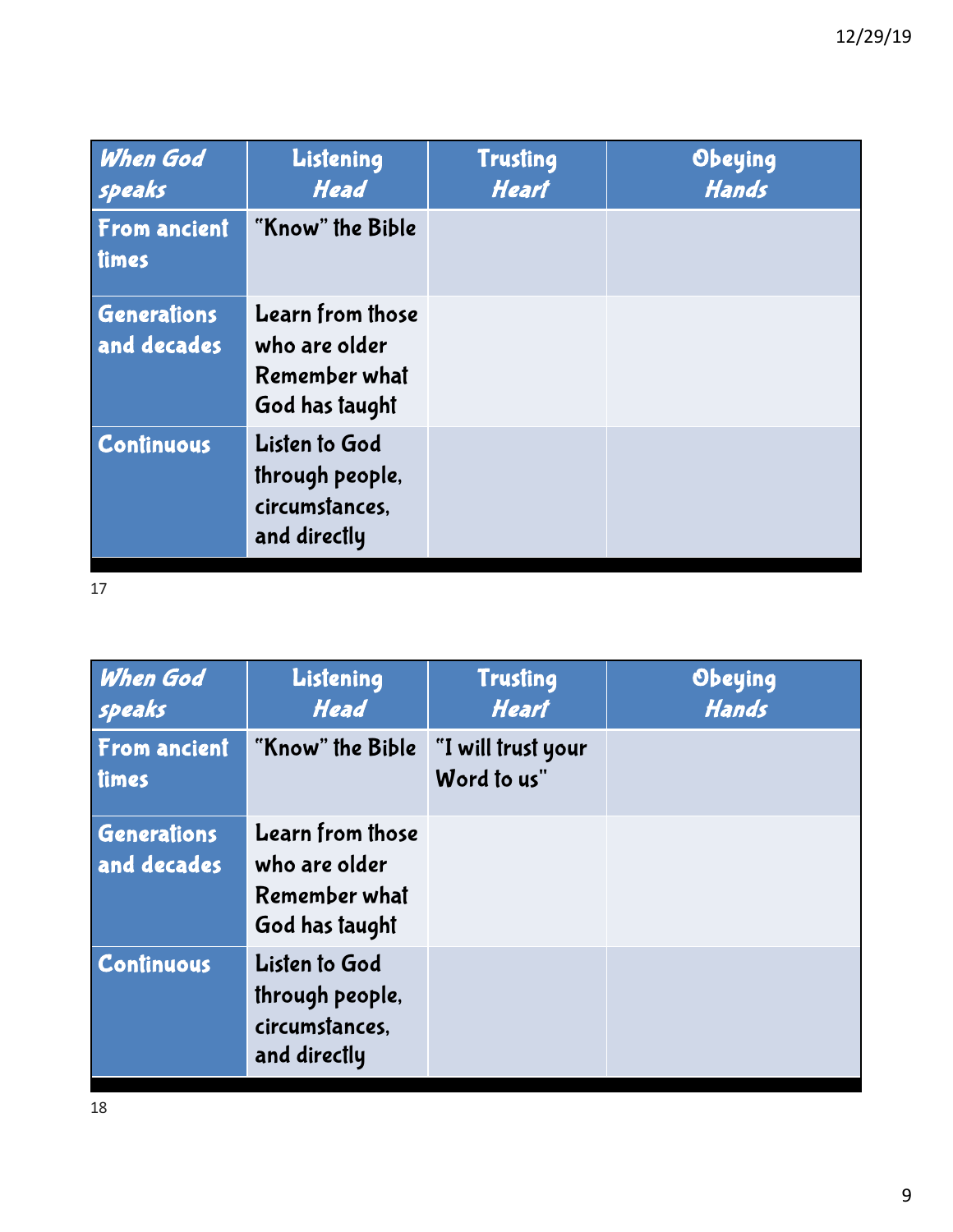| <b>When God</b><br>speaks         | Listening<br><b>Head</b>                                                  | <b>Trusting</b><br><b>Heart</b>                       | Obeying<br>Hands |
|-----------------------------------|---------------------------------------------------------------------------|-------------------------------------------------------|------------------|
| From ancient<br>times             | "Know" the Bible                                                          | "I will trust your<br>Word to us"                     |                  |
| <b>Generations</b><br>and decades | Learn from those<br>who are older<br>Remember what<br>God has taught      | "I will not<br>despair, for you<br>are still working" |                  |
| <b>Continuous</b>                 | <b>Listen to God</b><br>through people,<br>circumstances,<br>and directly |                                                       |                  |

| When God<br>speaks           | Listening<br><b>Head</b>                                                    | <b>Trusting</b><br><b>Heart</b>                                      | Obeying<br>Hands |
|------------------------------|-----------------------------------------------------------------------------|----------------------------------------------------------------------|------------------|
| <b>From ancient</b><br>times | "Know" the Bible                                                            | "I will trust your<br>Word to us"                                    |                  |
| Generations<br>and decades   | <b>Learn from those</b><br>who are older<br>Remember what<br>God has taught | "I will not<br>despair, for you<br>are still working"                |                  |
| <b>Continuous</b>            | <b>Listen to God</b><br>through people,<br>circumstances,<br>and directly   | "I will not fear,<br>for you are with<br>me still"<br>Obey with hope |                  |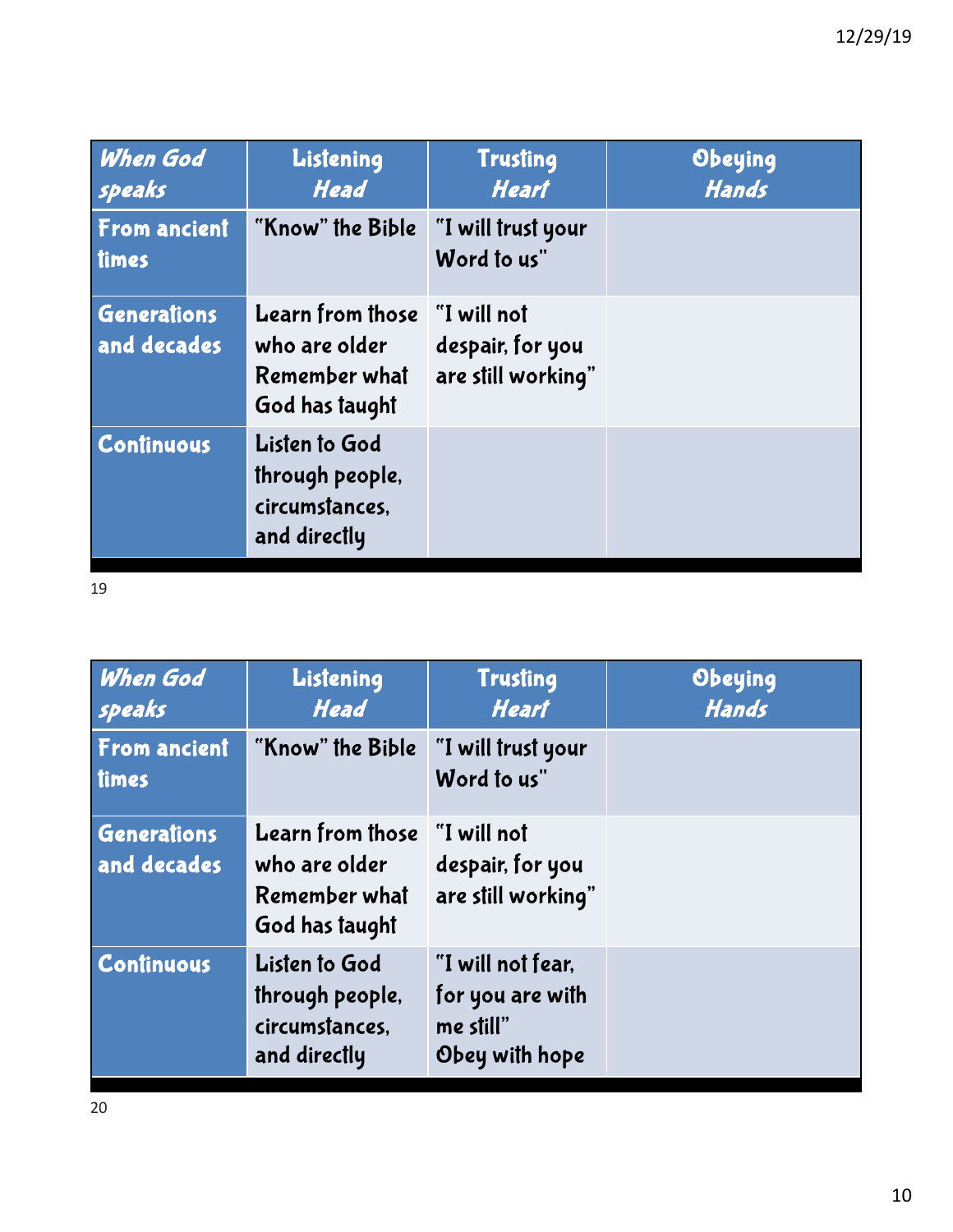| <b>When God</b>                   | Listening                                                                 | <b>Trusting</b>                                                      | Obeying            |
|-----------------------------------|---------------------------------------------------------------------------|----------------------------------------------------------------------|--------------------|
| speaks                            | <b>Head</b>                                                               | <b>Heart</b>                                                         | <b>Hands</b>       |
| From ancient                      | "Know" the Bible                                                          | "I will trust your                                                   | Follow the Bible & |
| times                             |                                                                           | Word to us"                                                          | live by its values |
| <b>Generations</b><br>and decades | Learn from those<br>who are older<br>Remember what<br>God has taught      | "I will not<br>despair, for you<br>are still working"                |                    |
| <b>Continuous</b>                 | <b>Listen to God</b><br>through people,<br>circumstances,<br>and directly | "I will not fear,<br>for you are with<br>me still"<br>Obey with hope |                    |

 $\overline{21}$ 

| When God                   | Listening                                                                 | <b>Trusting</b>                                                      | Obeying                                                                                |
|----------------------------|---------------------------------------------------------------------------|----------------------------------------------------------------------|----------------------------------------------------------------------------------------|
| speaks                     | <b>Head</b>                                                               | <b>Heart</b>                                                         | <b>Hands</b>                                                                           |
| <b>From ancient</b>        | "Know" the Bible                                                          | "I will trust your                                                   | Follow the Bible &                                                                     |
| times                      |                                                                           | Word to us"                                                          | live by its values                                                                     |
| Generations<br>and decades | Learn from those<br>who are older<br>Remember what<br>God has taught      | "I will not<br>despair, for you<br>are still working"                | Persevere as others have<br>before us.<br>Follow their model of<br>trust and obedience |
| <b>Continuous</b>          | <b>Listen to God</b><br>through people,<br>circumstances,<br>and directly | "I will not fear.<br>for you are with<br>me still"<br>Obey with hope |                                                                                        |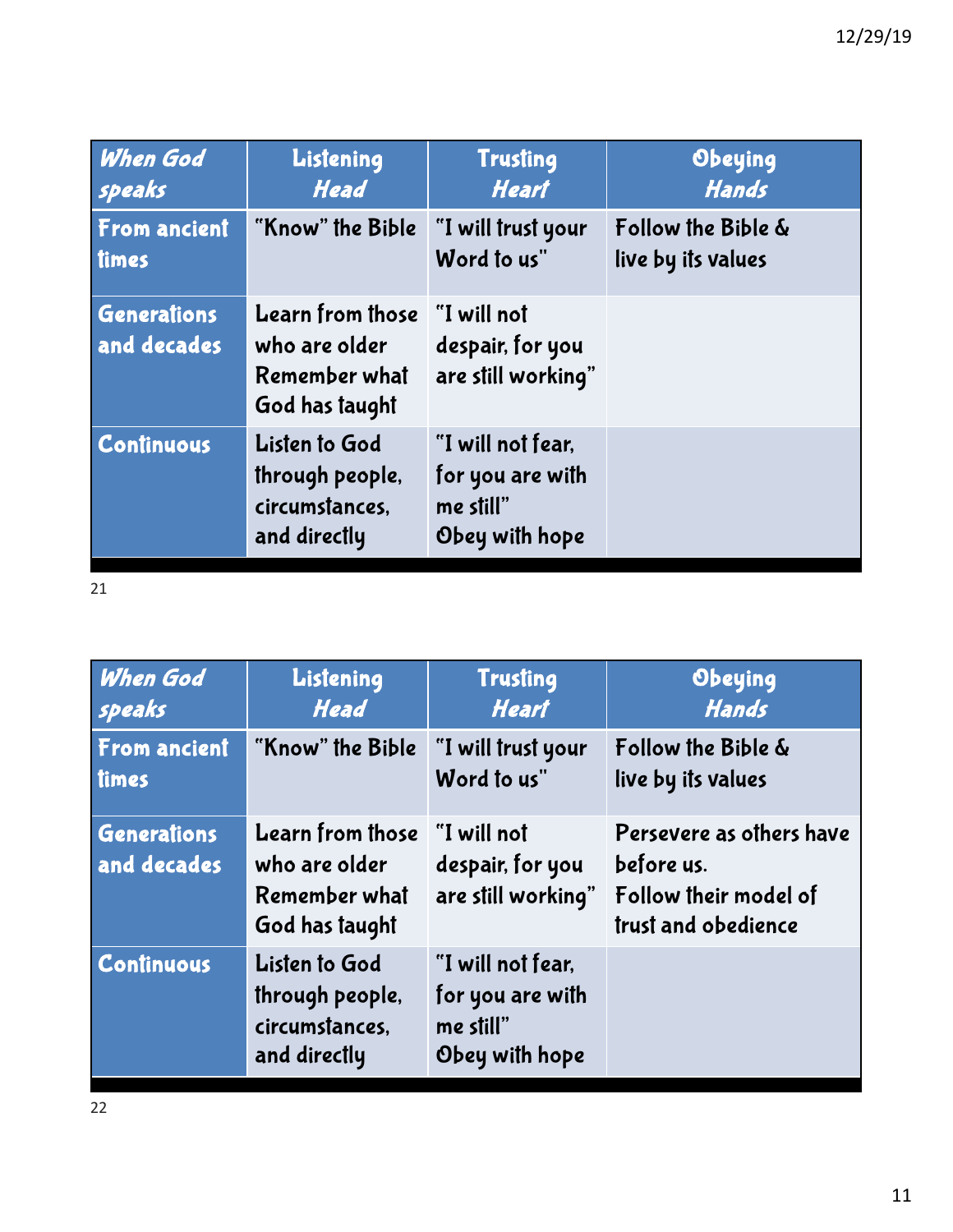| <b>When God</b>                   | Listening                                                            | <b>Trusting</b>                                       | Obeying                                                                                |
|-----------------------------------|----------------------------------------------------------------------|-------------------------------------------------------|----------------------------------------------------------------------------------------|
| speaks                            | <b>Head</b>                                                          | <b>Heart</b>                                          | Hands                                                                                  |
| From ancient                      | "Know" the Bible                                                     | "I will trust your                                    | Follow the Bible &                                                                     |
| times                             |                                                                      | Word to us"                                           | live by its values                                                                     |
| <b>Generations</b><br>and decades | Learn from those<br>who are older<br>Remember what<br>God has taught | "I will not<br>despair, for you<br>are still working" | Persevere as others have<br>before us.<br>Follow their model of<br>trust and obedience |
| <b>Continuous</b>                 | <b>Listen to God</b>                                                 | "I will not fear,                                     | Follow the prompting                                                                   |
|                                   | through people,                                                      | for you are with                                      | that now is the time to                                                                |
|                                   | circumstances,                                                       | me still"                                             | pray, love, be bold,                                                                   |
|                                   | and directly                                                         | Obey with hope                                        | be quiet, go, stay,                                                                    |

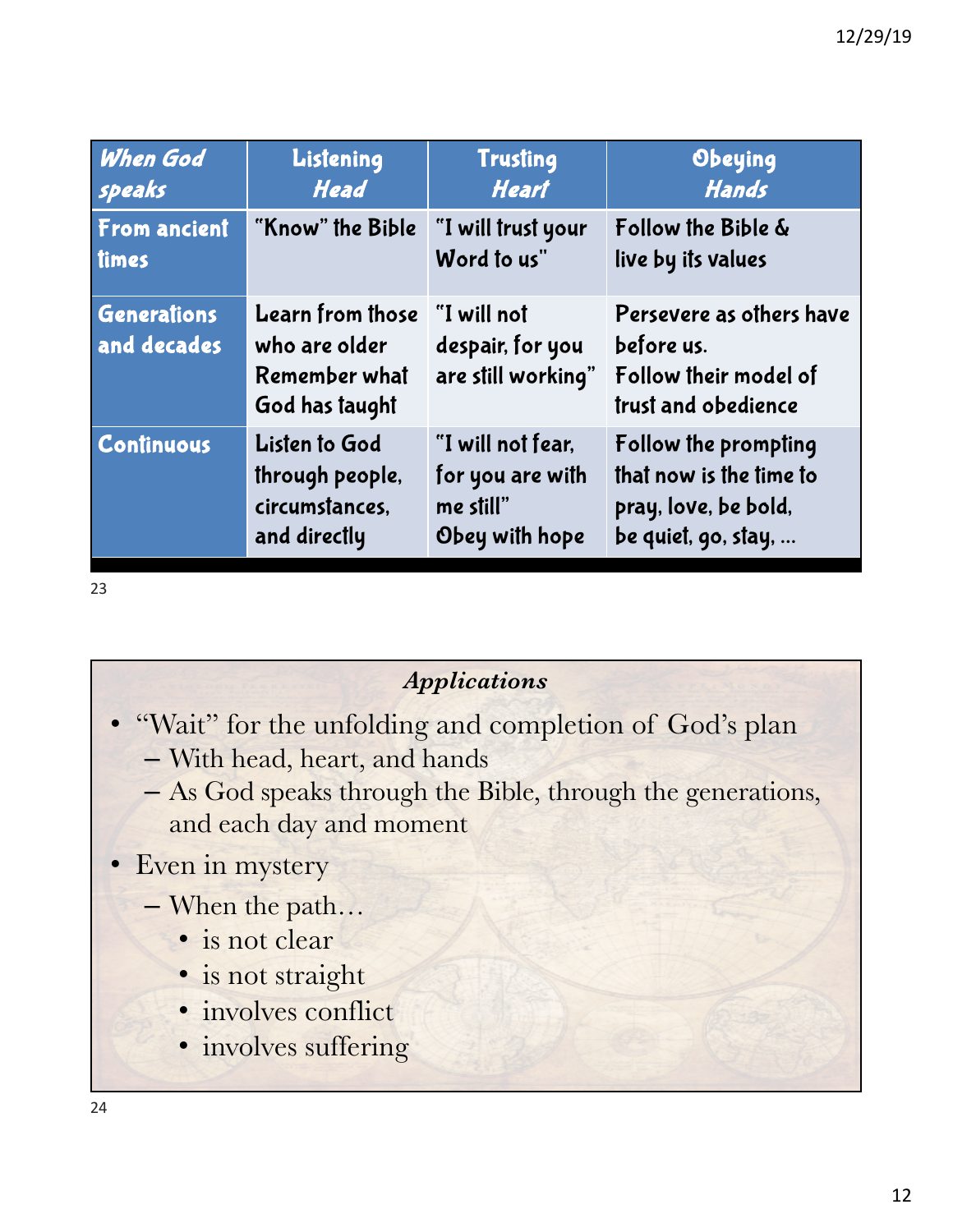## **The Big Idea**

God is working out His plan

to bring Salvation and wholeness to people from every tribe and nation

across generations

across each lifetime

and within each day

25

For those who don't trust God and His plans, instead of a feast, life ends in a junk yard of destruction

- Only in Christ, are all things beautiful in His time
- Outside of Christ, everything leads to brokenness and despair

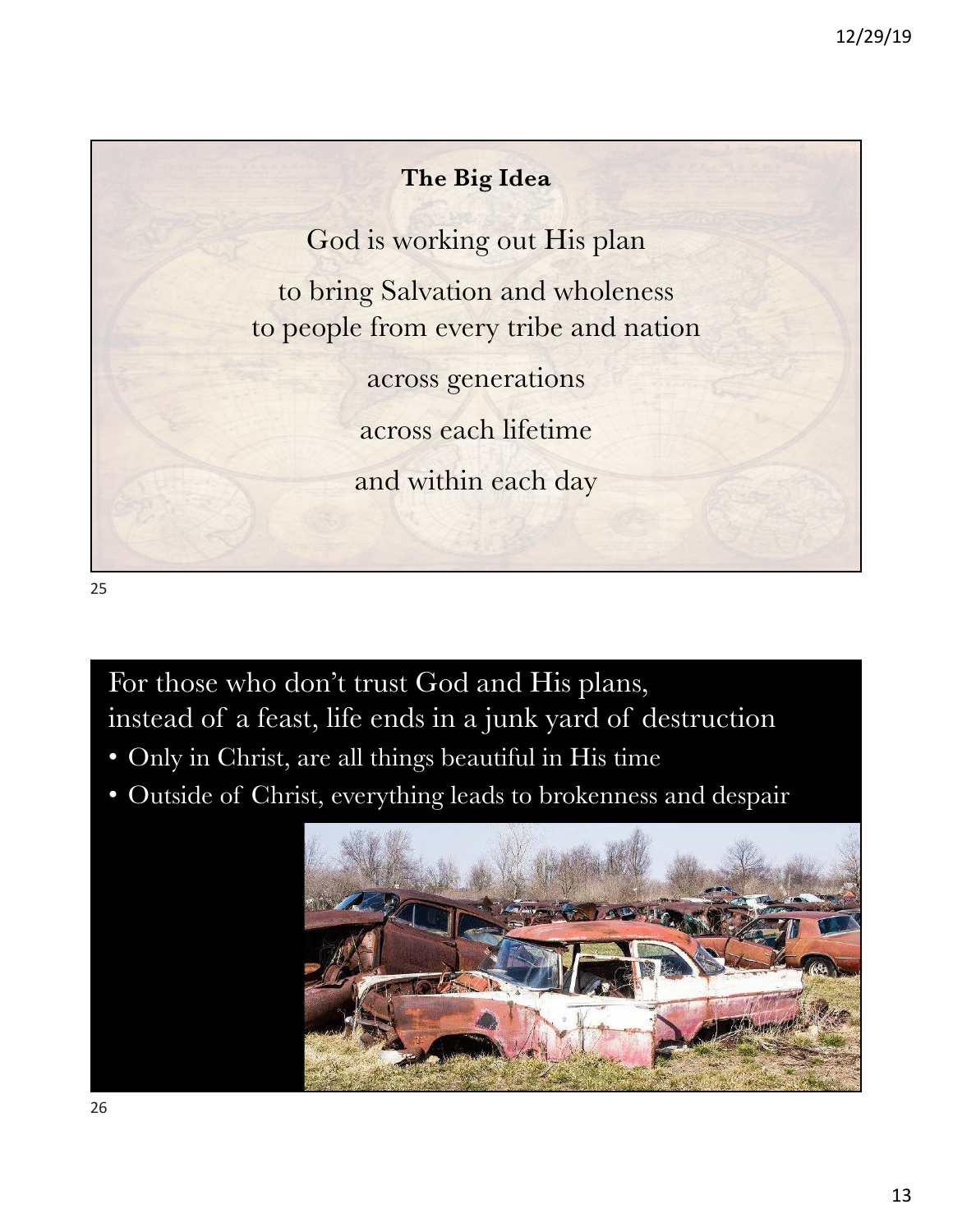## Only God is faithful, and He always is

There are snacks along the way (some have more than others…)

**But our true hope is in the one feast that God is preparing through the lives of all people who are trusting Him**



**From Christ the whole body, joined and held together by every supporting ligament, grows and builds itself up in love, as each part does its work**.

*Ephesians 4:16*

Your "waiting" and my "waiting" are building up the whole body for the one feast we will enjoy together forever!

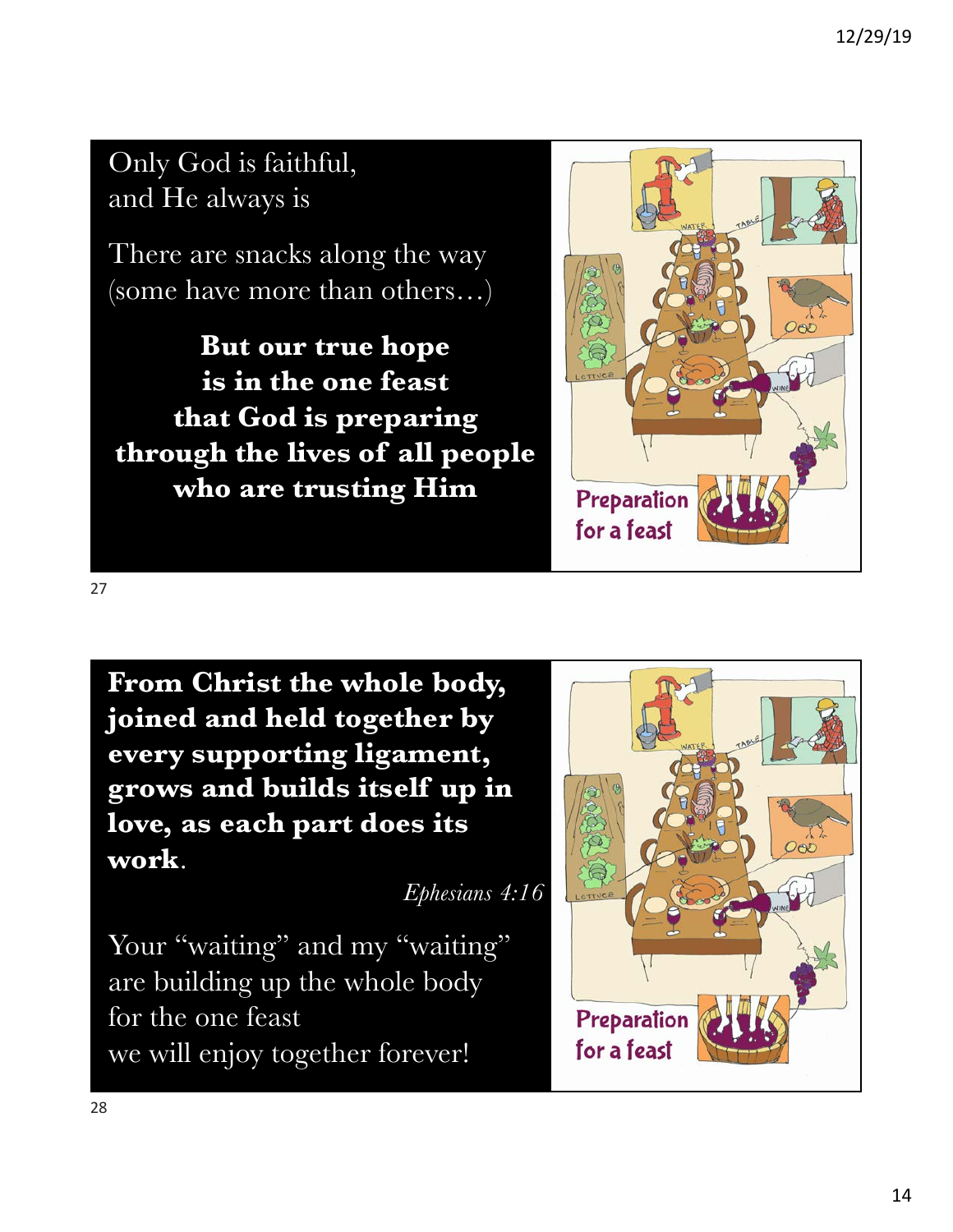#### *It can be hard to see…*

"But do not forget this one thing, dear friends: With the Lord a day is like a thousand years, and a thousand years are like a day. **The Lord is not slow in keeping his promise, as some understand slowness. Instead he is patient with you, not wanting anyone to perish, but everyone to come to repentance.**" *2 Peter 3:8-9*

#### **The Big Idea**

God is working out His plan to bring Salvation and wholeness to people from every tribe and nation across generations across each lifetime and within each day

Is there someone in your life who is finding it hard to "wait" on the LORD? Are you finding it hard to "wait" on the LORD?